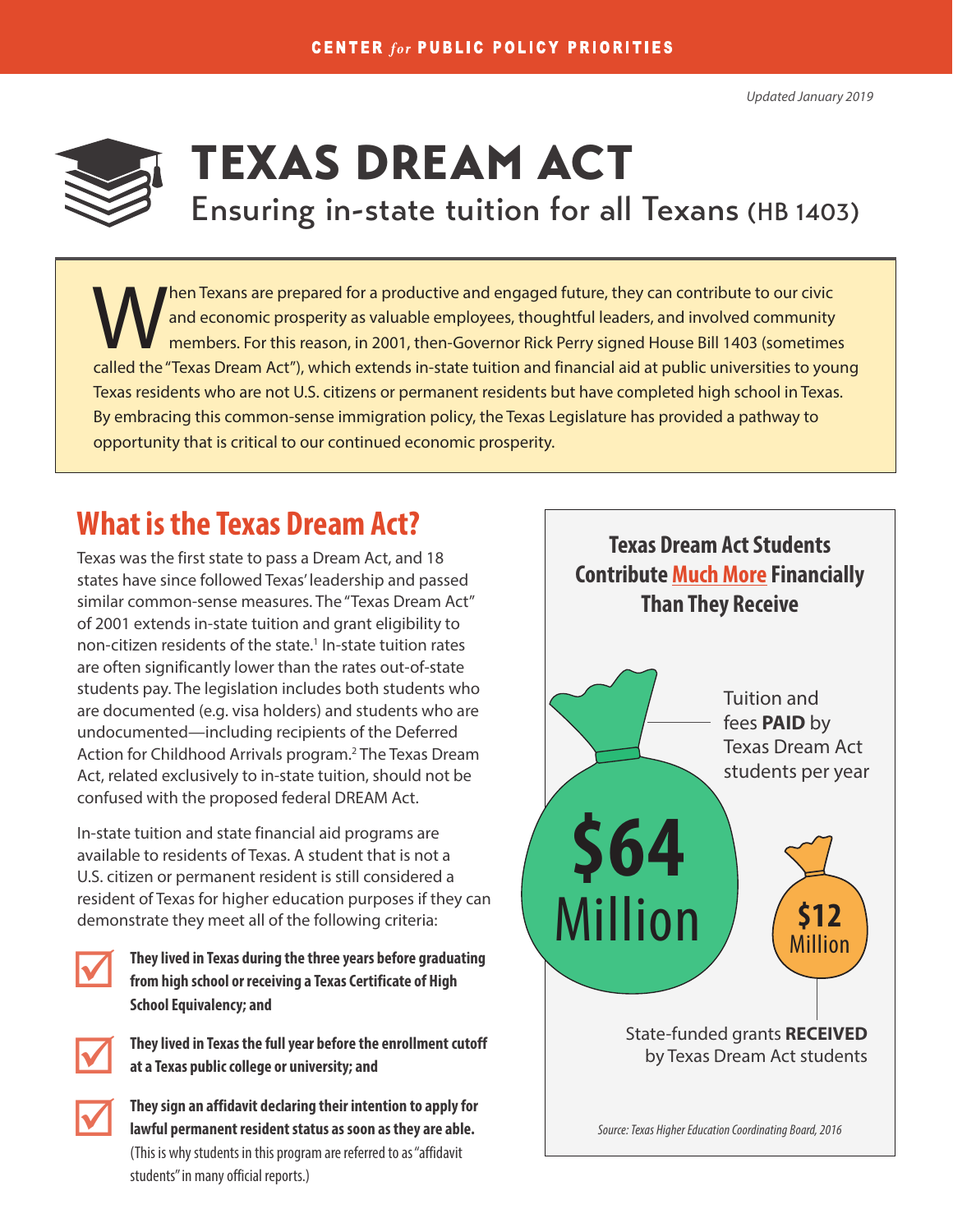### In-State Tuition

<span id="page-1-0"></span>

 The DREAM Act -- a separate, broader measure - grants conditional lawful permanent resident status to those who entered the United States before they were 18, have lived in the country for the prior four years of age, haven't been convicted of certain criminal and state offenses, and meet designated education requirements.

#### **How does in-state tuition affect the ability of U.S. citizens and permanent residents to get into Texas colleges?**

In-state tuition only applies to eligibility for tuition rates and does not impact admission decisions in any way.[3](#page-2-0) Non-citizen resident students go through the exact same admission process as all other prospective students and must be in good academic standing to be admitted to Texas colleges.

#### **How many students benefit from the Texas Dream Act?**

In 2016, there were 25,151 in-state tuition students under this program who accounted for just 1.5 percent of all students enrolled in public universities, public community colleges, public technical and state colleges, and public health related institutions in Texas[.4](#page-2-0)

#### **How many Texas Dream Act students receive financial aid?**

Access to financial aid is crucial for making higher education accessible and affordable for all Texas residents. Texas Dream Act students apply for and are awarded financial aid in the same manner as other Texas students that are U.S. citizens or permanent residents.

A total of \$524 million was awarded through statefunded grant programs to 135,505 students attending Texas colleges and universities in 2016. Of that, only 2,819 Texas Dream Act students received statesupported grants – totaling \$12 million – a small fraction of the total.<sup>5</sup> In 2016, Texas Dream Act students represented less than one percent of all Texas students who received any form of financial aid (including grants, loans, state-sponsored work study, and institutional aid).

The amount of tuition paid by Texas Dream Act students far out-weighs the amount received in financial aid. Texas Dream Act students paid \$63.6 million in tuition and fees in fiscal year 2016. When compared to the \$12 million awarded in financial aid, the state and public institutions of higher education saw a benefit of \$26 million.